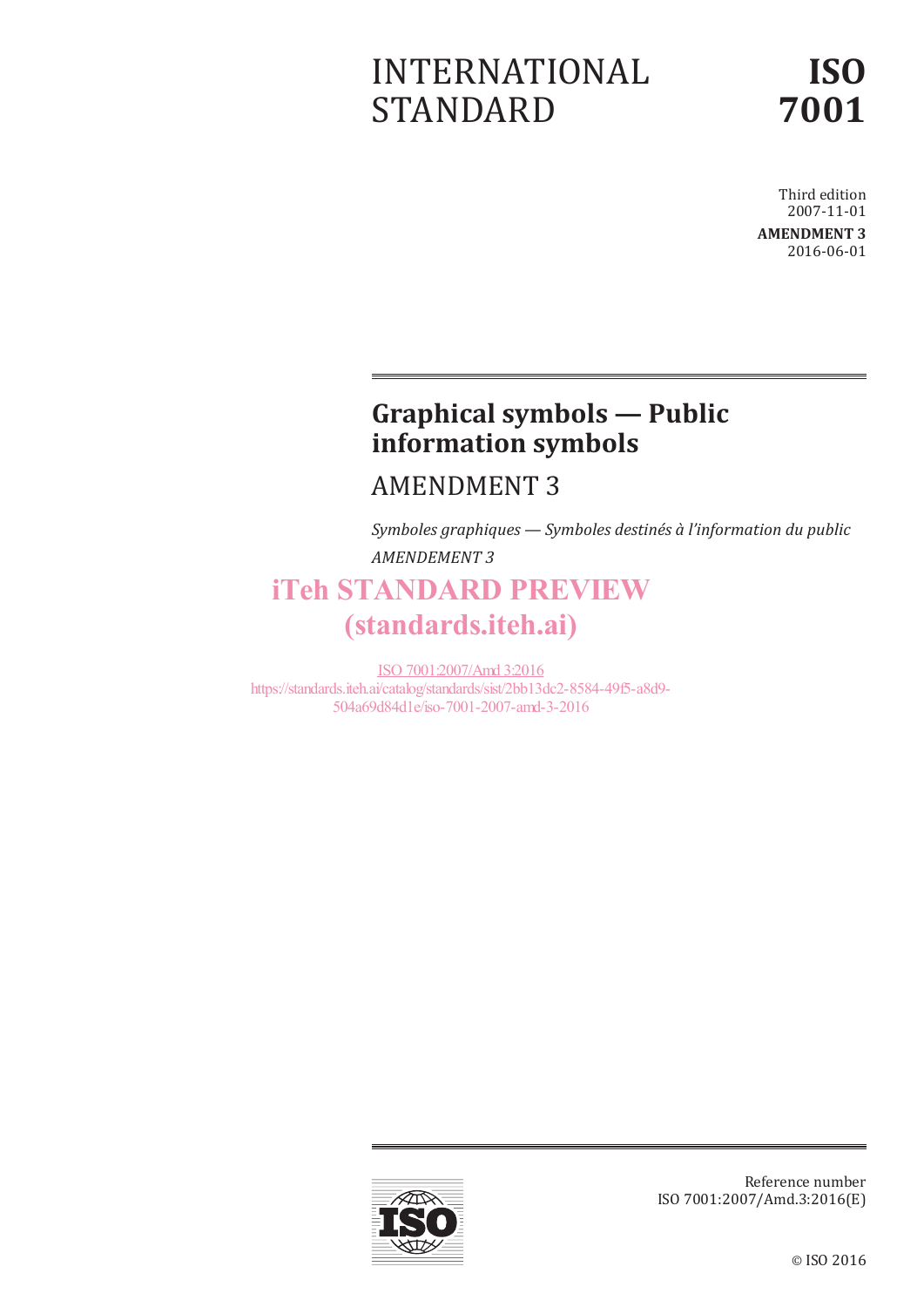## iTeh STANDARD PREVIEW (standards.iteh.ai)

ISO 7001:2007/Amd 3:2016 https://standards.iteh.ai/catalog/standards/sist/2bb13dc2-8584-49f5-a8d9- 504a69d84d1e/iso-7001-2007-amd-3-2016



#### © ISO 2016, Published in Switzerland

All rights reserved. Unless otherwise specified, no part of this publication may be reproduced or utilized otherwise in any form or by any means, electronic or mechanical, including photocopying, or posting on the internet or an intranet, without prior written permission. Permission can be requested from either ISO at the address below or ISO's member body in the country of the requester.

ISO copyright office Ch. de Blandonnet 8 • CP 401 CH-1214 Vernier, Geneva, Switzerland Tel. +41 22 749 01 11 Fax +41 22 749 09 47 copyright@iso.org www.iso.org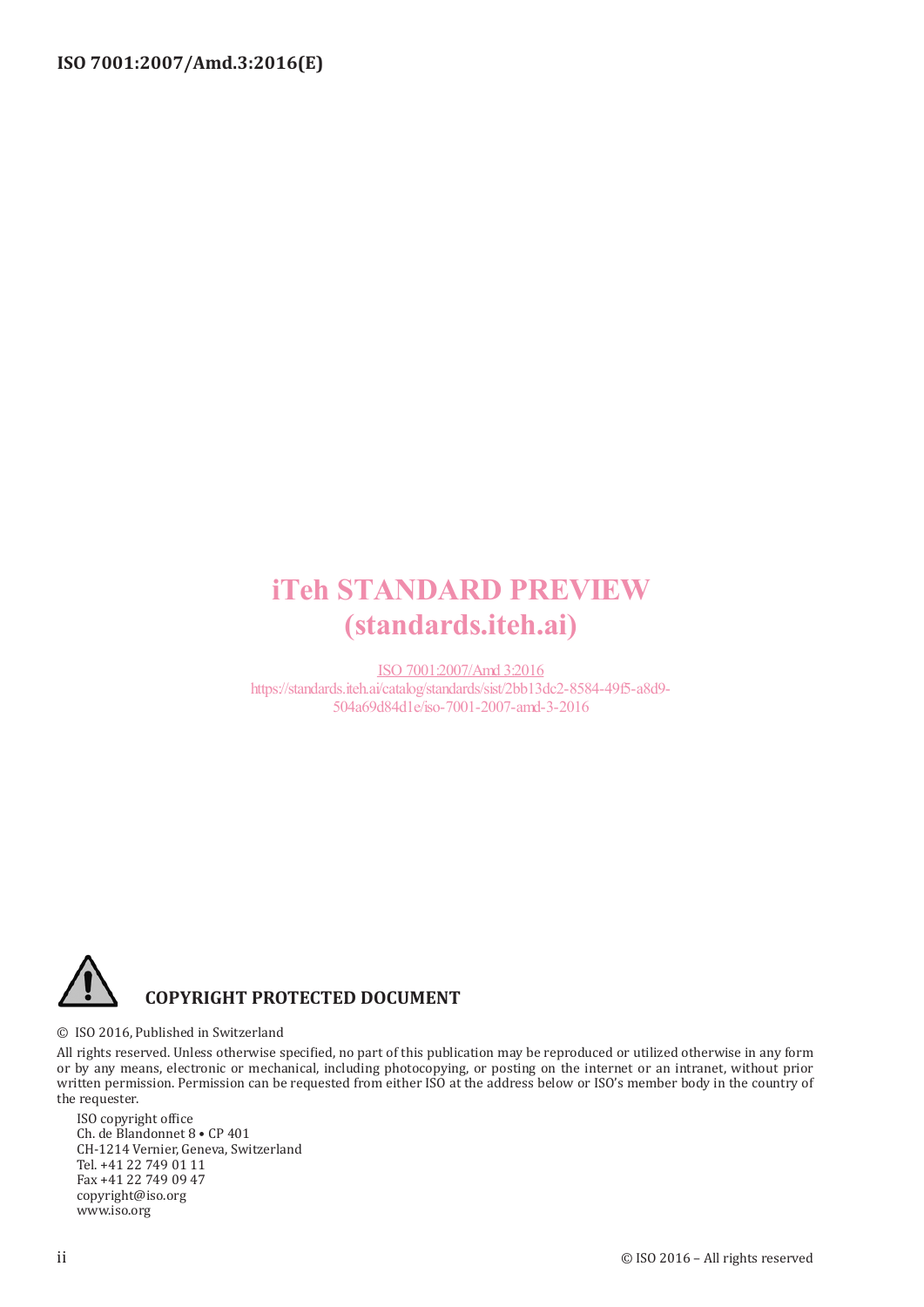### **Foreword**

ISO (the International Organization for Standardization) is a worldwide federation of national standards bodies (ISO member bodies). The work of preparing International Standards is normally carried out through ISO technical committees. Each member body interested in a subject for which a technical committee has been established has the right to be represented on that committee. International organizations, governmental and non-governmental, in liaison with ISO, also take part in the work. ISO collaborates closely with the International Electrotechnical Commission (IEC) on all matters of electrotechnical standardization.

The procedures used to develop this document and those intended for its further maintenance are described in the ISO/IEC Directives, Part 1. In particular the different approval criteria needed for the different types of ISO documents should be noted. This document was drafted in accordance with the editorial rules of the ISO/IEC Directives, Part 2 (see www.iso.org/directives).

Attention is drawn to the possibility that some of the elements of this document may be the subject of patent rights. ISO shall not be held responsible for identifying any or all such patent rights. Details of any patent rights identified during the development of the document will be in the Introduction and/or on the ISO list of patent declarations received (see www.iso.org/patents).

Any trade name used in this document is information given for the convenience of users and does not constitute an endorsement.

For an explanation on the meaning of ISO specific terms and expressions related to conformity assessment, as well as information about ISO's adherence to the WTO principles in the Technical<br>Barriers to Trade (TBT) see the following URL: Foreword - Supplementary information Barriers to Trade (TBT) see the following URL: Foreword - Supplementary information

The committee responsible for this document is ISO/TC 145, *Graphical symbols*, Subcommittee SC 1, *Public information symbols*.

ISO 7001:2007/Amd 3:2016 https://standards.iteh.ai/catalog/standards/sist/2bb13dc2-8584-49f5-a8d9- 504a69d84d1e/iso-7001-2007-amd-3-2016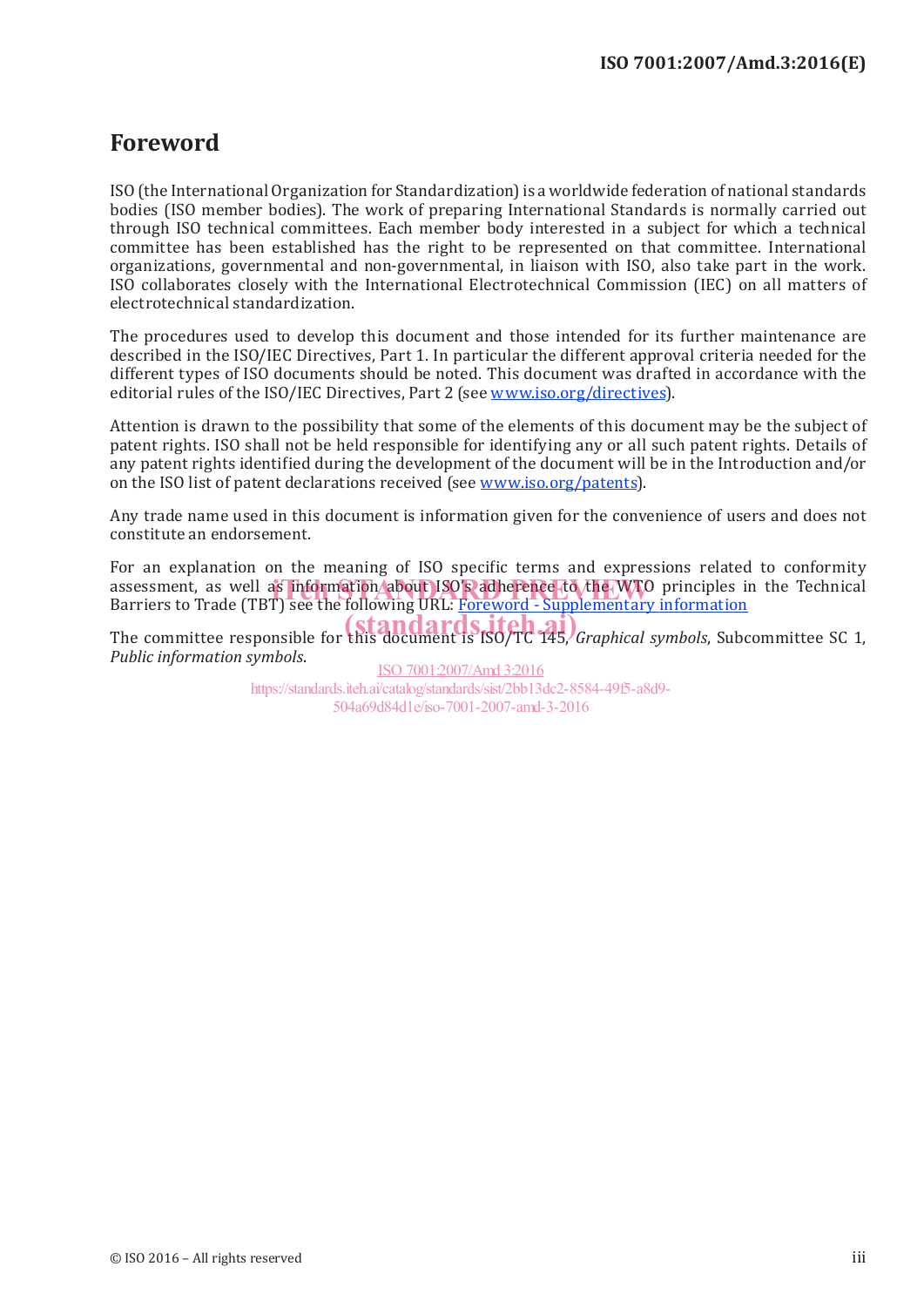## iTeh STANDARD PREVIEW (standards.iteh.ai)

ISO 7001:2007/Amd 3:2016 https://standards.iteh.ai/catalog/standards/sist/2bb13dc2-8584-49f5-a8d9- 504a69d84d1e/iso-7001-2007-amd-3-2016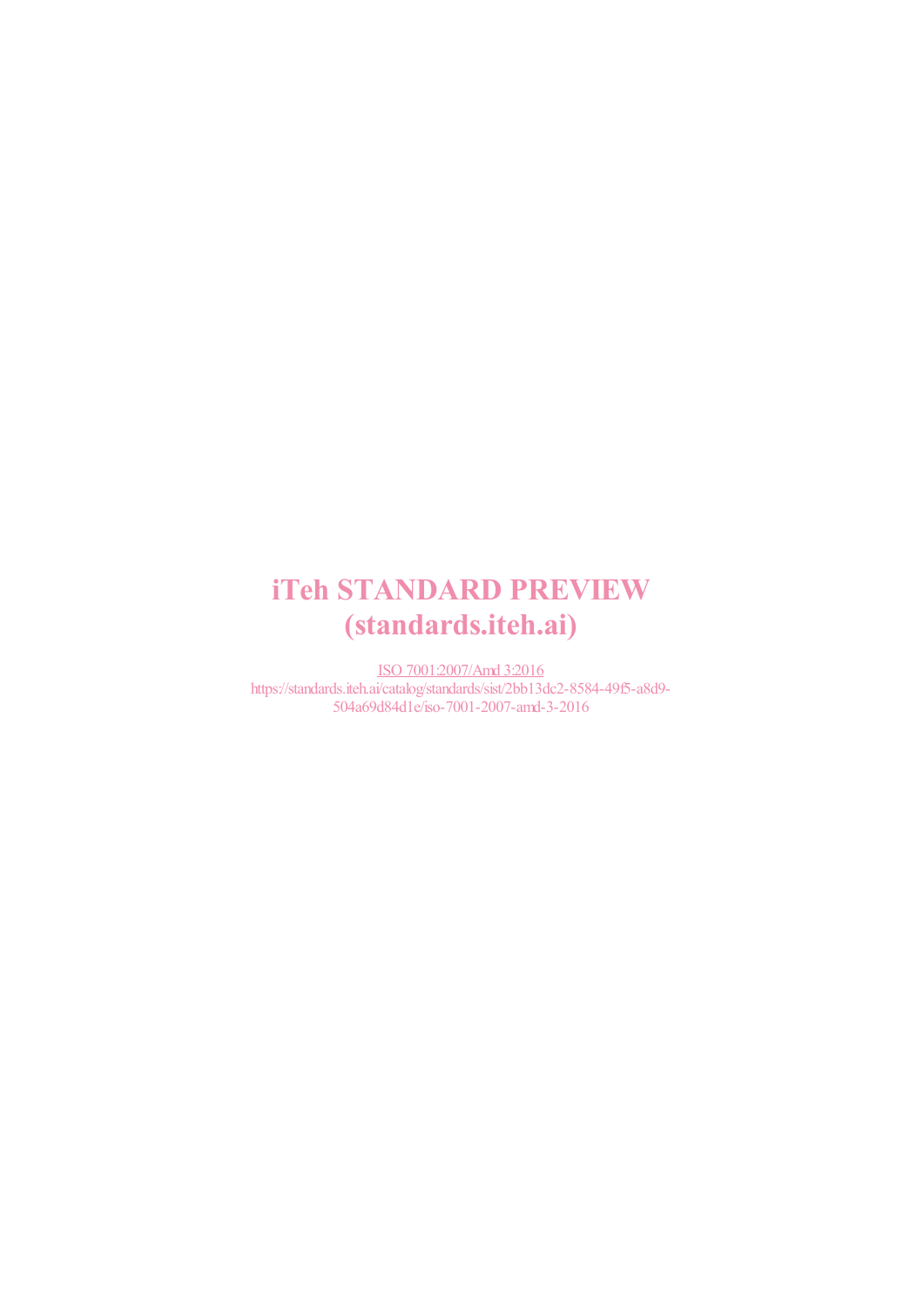## **Graphical symbols — Public information symbols**

## AMENDMENT 3

Add the following public information symbols to the alphabetical summary in Table 1 and to the summary of all symbols in Tables 2 and 7:

- PI BP 009: Biometric facial recognition facility
- PI BP 010: Look to a point
- PI BP 011: Manual passport control
- PI BP 012: Move hair
- PI BP 013: Open passport and place on scanning device
- PI BP 014: Do not smile
- PI BP 015: No headwear
- PI BP 016: Wait
- PI BP 017: No sunglasses iTeh STANDARD PREVIEW
- PI BP 018: Single person
- PI BP 019: Proceed forward ISO 7001:2007/Amd 3:2016
	- https://standards.iteh.ai/catalog/standards/sist/2bb13dc2-8584-49f5-a8d9-

(standards.iteh.ai)

- PI CF 019: Shoeshine 504a69d84d1e/iso-7001-2007-amd-3-2016
- PI CF 020: Snack machine
- PI PF 037: Library
- PI PF 072: Loop for the hearing impaired
- PI PF 073: Priority facilities for obese people
- PI TF 029: Rental bicycle
- PI TF 031: Quarantine
- PI TF 032: Quarantine, animal
- PI TF 033: Quarantine, people
- PI TF 034: Quarantine, plant
- PI TF 036: Self-contained camper van
- PI TF 038: Animal transportation
- PI TF 039: Bus disembarkation
- PI TF 040: Bus embarkation
- PI TF 041: Priority seats for obese people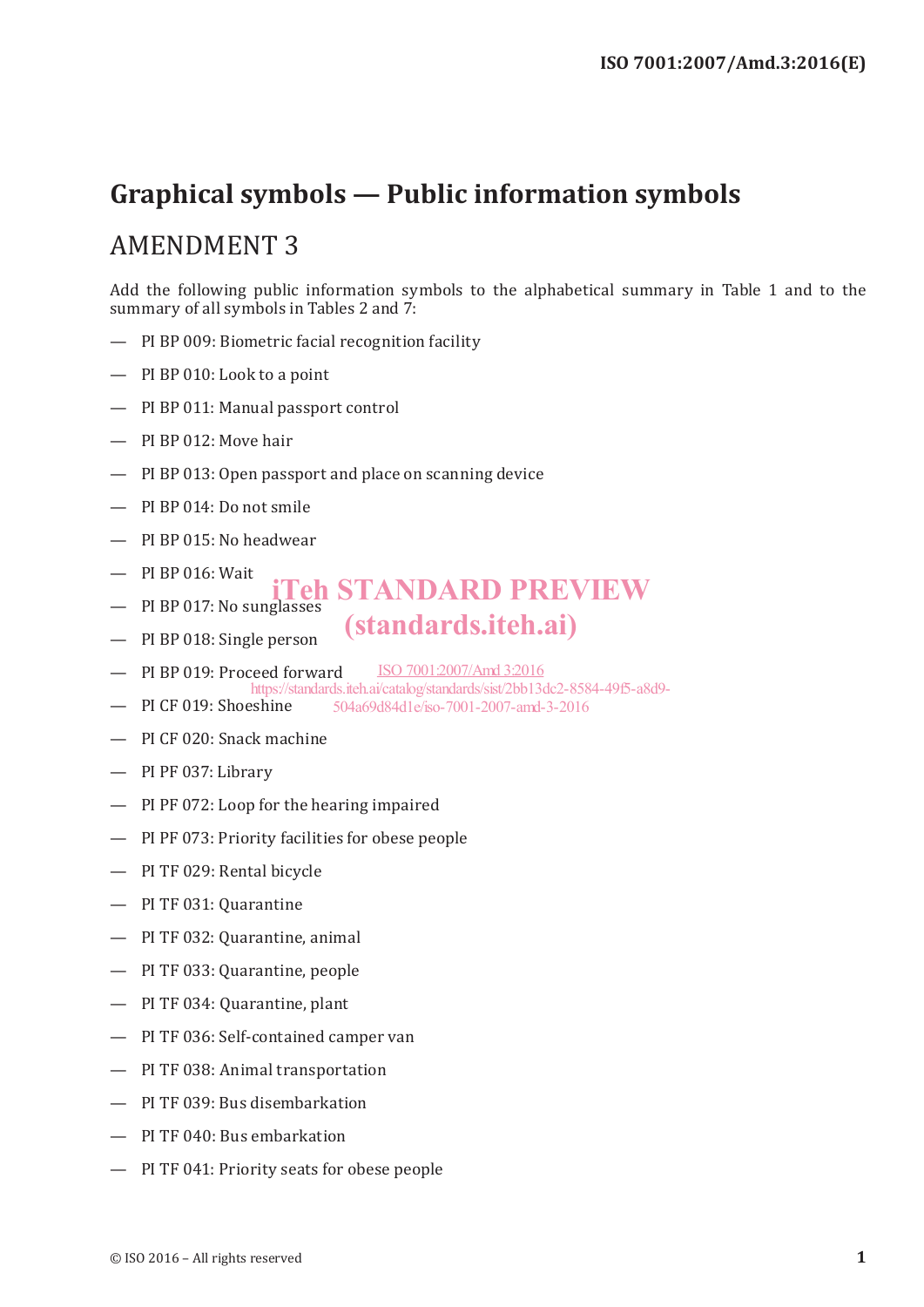#### **PI BP 009: Biometric facial recognition facility**



recommended that this symbol is accompanied by text to increase comprehension.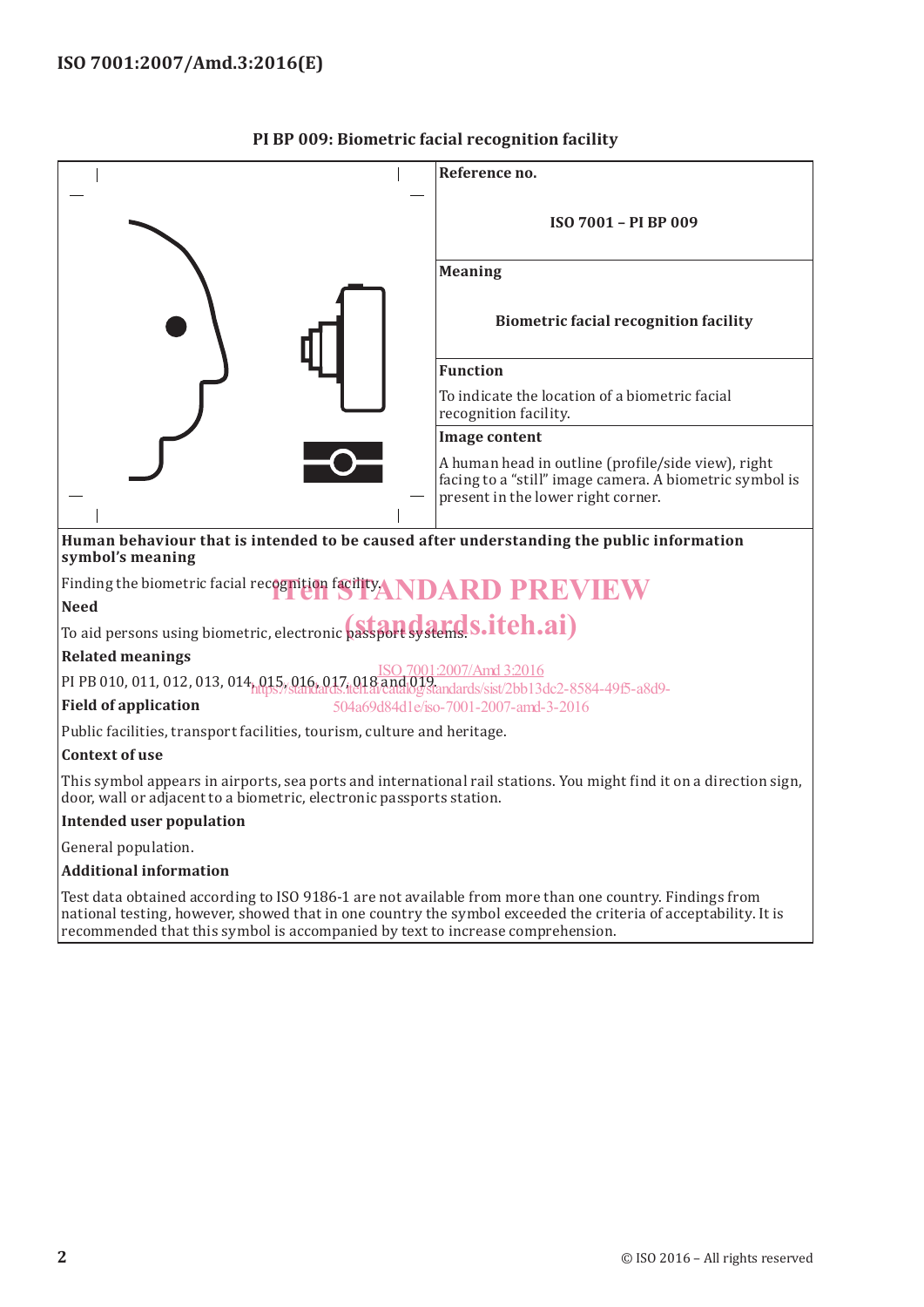### **ISO 7001:2007/Amd.3:2016(E)**

#### **PI BP 010: Look to a point**

|                                                                                                                                                                                                                                                                                                           | Reference no.                                                                                                                                                |  |
|-----------------------------------------------------------------------------------------------------------------------------------------------------------------------------------------------------------------------------------------------------------------------------------------------------------|--------------------------------------------------------------------------------------------------------------------------------------------------------------|--|
|                                                                                                                                                                                                                                                                                                           | ISO 7001 - PI BP 010                                                                                                                                         |  |
|                                                                                                                                                                                                                                                                                                           | <b>Meaning</b>                                                                                                                                               |  |
|                                                                                                                                                                                                                                                                                                           | Look to a point                                                                                                                                              |  |
|                                                                                                                                                                                                                                                                                                           | <b>Function</b>                                                                                                                                              |  |
|                                                                                                                                                                                                                                                                                                           | To instruct a person to look directly at a camera<br>(which may not be visible) for facial recognition and<br>comparison with a pre-recorded image.          |  |
|                                                                                                                                                                                                                                                                                                           | <b>Image content</b>                                                                                                                                         |  |
|                                                                                                                                                                                                                                                                                                           | A human head in outline (profile/side view), right<br>facing. A horizontal, rightward direction arrow with<br>dotted shaft points to a small, filled circle. |  |
| Human behaviour that is intended to be caused after understanding the public information<br>symbol's meaning                                                                                                                                                                                              |                                                                                                                                                              |  |
| The person should look at an indicated point. DARD PREVIEW                                                                                                                                                                                                                                                |                                                                                                                                                              |  |
| Need                                                                                                                                                                                                                                                                                                      |                                                                                                                                                              |  |
| To aid persons using biometric, electronic passport systement.ai)                                                                                                                                                                                                                                         |                                                                                                                                                              |  |
| <b>Related meanings</b>                                                                                                                                                                                                                                                                                   |                                                                                                                                                              |  |
| PI PB 009, 011, 012, 013, 014, 015, 016, 017, 018 and 019.                                                                                                                                                                                                                                                |                                                                                                                                                              |  |
| <b>Field of application</b><br>504a69d84d1e/iso-7001-2007-amd-3-2016                                                                                                                                                                                                                                      |                                                                                                                                                              |  |
| Public facilities, transport facilities, tourism, culture and heritage.                                                                                                                                                                                                                                   |                                                                                                                                                              |  |
| <b>Context of use</b>                                                                                                                                                                                                                                                                                     |                                                                                                                                                              |  |
| This symbol appears in airports, sea ports and international rail stations. You might find it on an electronic<br>passport (ePassport) station (eGate/SmartGate).                                                                                                                                         |                                                                                                                                                              |  |
| Intended user population                                                                                                                                                                                                                                                                                  |                                                                                                                                                              |  |
| General population.                                                                                                                                                                                                                                                                                       |                                                                                                                                                              |  |
| <b>Additional information</b>                                                                                                                                                                                                                                                                             |                                                                                                                                                              |  |
| Test data obtained according to ISO 9186-1 are not available from more than one country. Findings from<br>national testing, however, showed that in one country the symbol exceeded the criteria of acceptability. It is<br>recommended that this symbol is accompanied by text to increase comprehension |                                                                                                                                                              |  |

recommended that this symbol is accompanied by text to increase comprehension.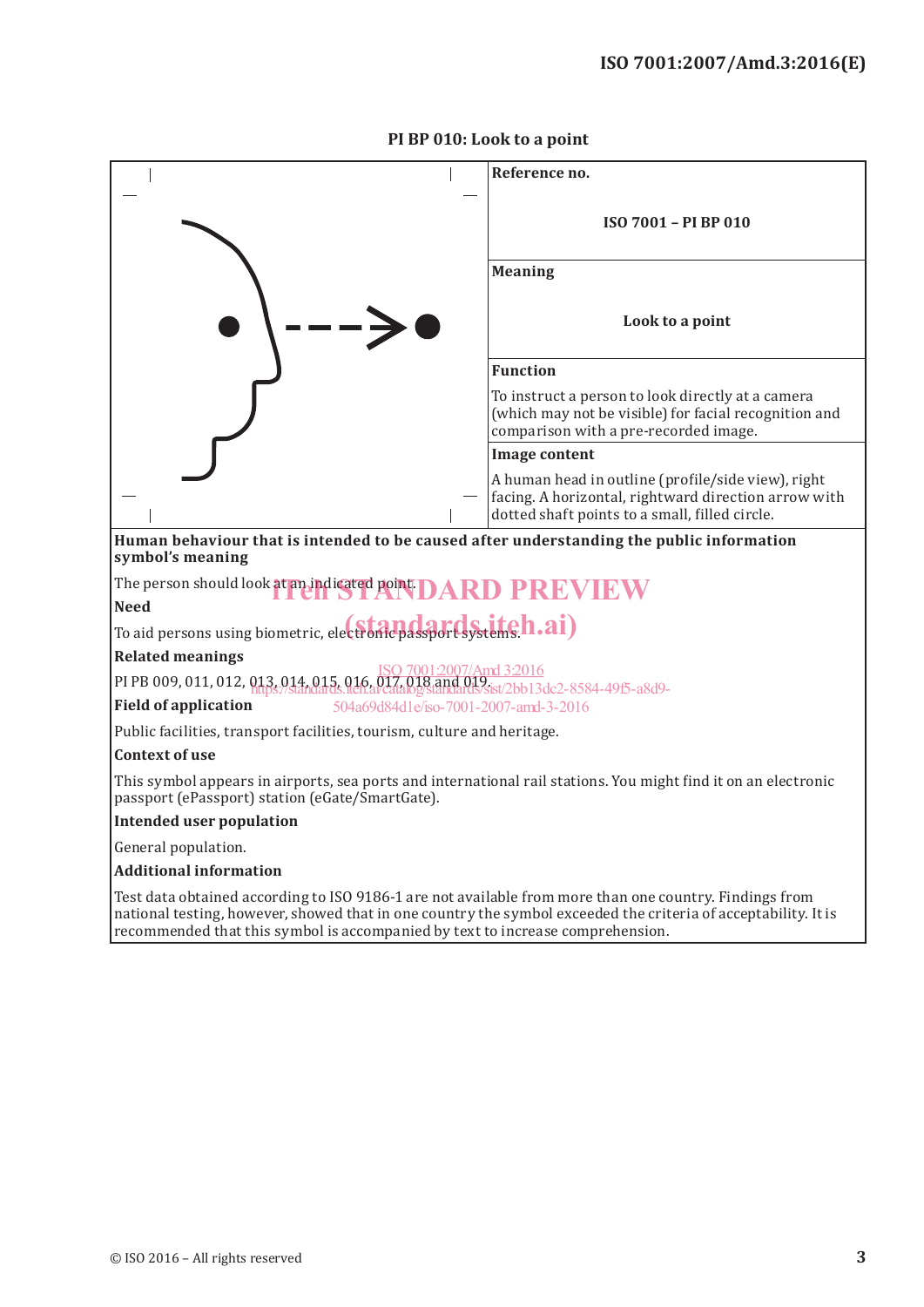|                                                                                                                                                                                                                                                                                                            | Reference no.                                                                                                                                                                                                                                                                                        |  |
|------------------------------------------------------------------------------------------------------------------------------------------------------------------------------------------------------------------------------------------------------------------------------------------------------------|------------------------------------------------------------------------------------------------------------------------------------------------------------------------------------------------------------------------------------------------------------------------------------------------------|--|
|                                                                                                                                                                                                                                                                                                            | ISO 7001 - PI BP 011                                                                                                                                                                                                                                                                                 |  |
|                                                                                                                                                                                                                                                                                                            | <b>Meaning</b><br><b>Manual passport control</b>                                                                                                                                                                                                                                                     |  |
|                                                                                                                                                                                                                                                                                                            | <b>Function</b>                                                                                                                                                                                                                                                                                      |  |
|                                                                                                                                                                                                                                                                                                            | To instruct a person to go to manual passport control<br>(the electronic passport system having<br>been unsuccessful).                                                                                                                                                                               |  |
|                                                                                                                                                                                                                                                                                                            | <b>Image content</b>                                                                                                                                                                                                                                                                                 |  |
|                                                                                                                                                                                                                                                                                                            | On the upper left, a partially open passport with the<br>biometric symbol on the cover. On the upper right,<br>the torso, arms and head of a uniformed official. In<br>the centre, a horizontal bar representing a counter.<br>On the lower left (below the counter), a rightward<br>pointing arrow. |  |
| Human behaviour that is intended to be caused after understanding the public information                                                                                                                                                                                                                   |                                                                                                                                                                                                                                                                                                      |  |
| symbol's meaning<br>The person should go directly to the attended passport control station. ai)<br>Need                                                                                                                                                                                                    |                                                                                                                                                                                                                                                                                                      |  |
| ISO 7001:2007/Amd 3:2016<br>To aid persons using biometric, electronic passport, systems discussed and persons using biometric, electronic<br><b>Related meanings</b><br>504a69d84d1e/iso-7001-2007-amd-3-2016                                                                                             |                                                                                                                                                                                                                                                                                                      |  |
| PI PB 009, 010, 012, 013, 014, 015, 016, 017, 018 and 019.                                                                                                                                                                                                                                                 |                                                                                                                                                                                                                                                                                                      |  |
| <b>Field of application</b>                                                                                                                                                                                                                                                                                |                                                                                                                                                                                                                                                                                                      |  |
| Public facilities, transport facilities, tourism, culture and heritage.                                                                                                                                                                                                                                    |                                                                                                                                                                                                                                                                                                      |  |
| <b>Context of use</b>                                                                                                                                                                                                                                                                                      |                                                                                                                                                                                                                                                                                                      |  |
| This symbol appears in airports, sea ports and international rail stations. You might find it on an electronic<br>passport (ePassport) station (eGate/SmartGate).                                                                                                                                          |                                                                                                                                                                                                                                                                                                      |  |
| Intended user population                                                                                                                                                                                                                                                                                   |                                                                                                                                                                                                                                                                                                      |  |
| General population.                                                                                                                                                                                                                                                                                        |                                                                                                                                                                                                                                                                                                      |  |
| <b>Additional information</b>                                                                                                                                                                                                                                                                              |                                                                                                                                                                                                                                                                                                      |  |
| Test data obtained according to ISO 9186-1 are not available from more than one country. Findings from<br>national testing, however, showed that in one country the symbol exceeded the criteria of acceptability. It is<br>recommended that this symbol is accompanied by text to increase comprehension. |                                                                                                                                                                                                                                                                                                      |  |
|                                                                                                                                                                                                                                                                                                            | The arrow may be orientated to the left if the manual passport control is in that direction.                                                                                                                                                                                                         |  |

#### **PI BP 011: Manual passport control**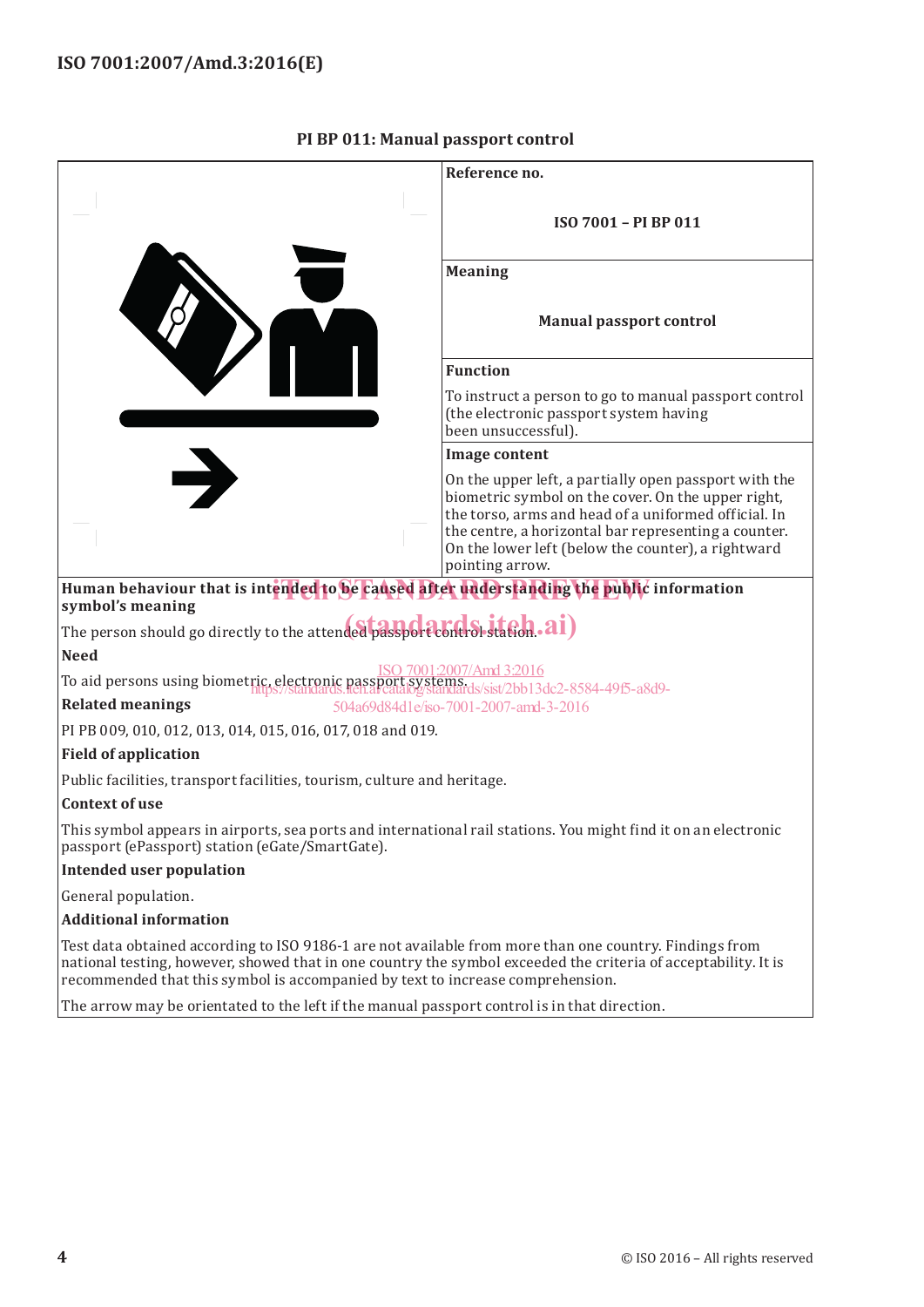### **ISO 7001:2007/Amd.3:2016(E)**

**PI BP 012: Move hair**

|                                                                                                                                                                                                                                                                                                            | Reference no.                                                                                                                                                                                                                                        |  |
|------------------------------------------------------------------------------------------------------------------------------------------------------------------------------------------------------------------------------------------------------------------------------------------------------------|------------------------------------------------------------------------------------------------------------------------------------------------------------------------------------------------------------------------------------------------------|--|
|                                                                                                                                                                                                                                                                                                            | ISO 7001 - PI BP 012                                                                                                                                                                                                                                 |  |
|                                                                                                                                                                                                                                                                                                            | <b>Meaning</b>                                                                                                                                                                                                                                       |  |
|                                                                                                                                                                                                                                                                                                            | Move hair                                                                                                                                                                                                                                            |  |
|                                                                                                                                                                                                                                                                                                            | <b>Function</b>                                                                                                                                                                                                                                      |  |
|                                                                                                                                                                                                                                                                                                            | To instruct a person to move hair away from their<br>face and eyes for photographic imaging.                                                                                                                                                         |  |
|                                                                                                                                                                                                                                                                                                            | <b>Image content</b>                                                                                                                                                                                                                                 |  |
|                                                                                                                                                                                                                                                                                                            | A frontal, outline view of a human head with black<br>hair and a fringe. The persons left eye and mouth are<br>visible. An arrow with a long, curved shaft moves<br>from the centre of the face to the top left of the<br>symbol on top of the hair. |  |
| Human behaviour that is intended to be caused after understanding the public information                                                                                                                                                                                                                   |                                                                                                                                                                                                                                                      |  |
| symbol's meaning                                                                                                                                                                                                                                                                                           |                                                                                                                                                                                                                                                      |  |
| The person should move any hair over the face away from the eyes and upper face.                                                                                                                                                                                                                           |                                                                                                                                                                                                                                                      |  |
| <b>Need</b><br>(standards.iteh.ai)                                                                                                                                                                                                                                                                         |                                                                                                                                                                                                                                                      |  |
| To aid persons using biometric, electronic passport systems.                                                                                                                                                                                                                                               |                                                                                                                                                                                                                                                      |  |
| ISO 7001:2007/Amd 3:2016<br><b>Related meanings</b>                                                                                                                                                                                                                                                        |                                                                                                                                                                                                                                                      |  |
| PI PB 009, 010, 011, 013, 014, 015, 016, 017, 018 and 019 standards ist/2bb13dc2-8584-49f5-a8d9-<br>04a69d84d1e/iso-7001-2007-amd-3-2016                                                                                                                                                                   |                                                                                                                                                                                                                                                      |  |
| <b>Field of application</b>                                                                                                                                                                                                                                                                                |                                                                                                                                                                                                                                                      |  |
| Public facilities, transport facilities, tourism, culture and heritage.                                                                                                                                                                                                                                    |                                                                                                                                                                                                                                                      |  |
| <b>Context of use</b>                                                                                                                                                                                                                                                                                      |                                                                                                                                                                                                                                                      |  |
| This symbol appears in airports, sea ports and international rail stations. You might find it on an electronic<br>passport (ePassport) station (eGate/SmartGate).                                                                                                                                          |                                                                                                                                                                                                                                                      |  |
| Intended user population                                                                                                                                                                                                                                                                                   |                                                                                                                                                                                                                                                      |  |
| General population.                                                                                                                                                                                                                                                                                        |                                                                                                                                                                                                                                                      |  |
| <b>Additional information</b>                                                                                                                                                                                                                                                                              |                                                                                                                                                                                                                                                      |  |
| Test data obtained according to ISO 9186-1 are not available from more than one country. Findings from<br>national testing, however, showed that in one country the symbol exceeded the criteria of acceptability. It is<br>recommended that this symbol is accompanied by text to increase comprehension. |                                                                                                                                                                                                                                                      |  |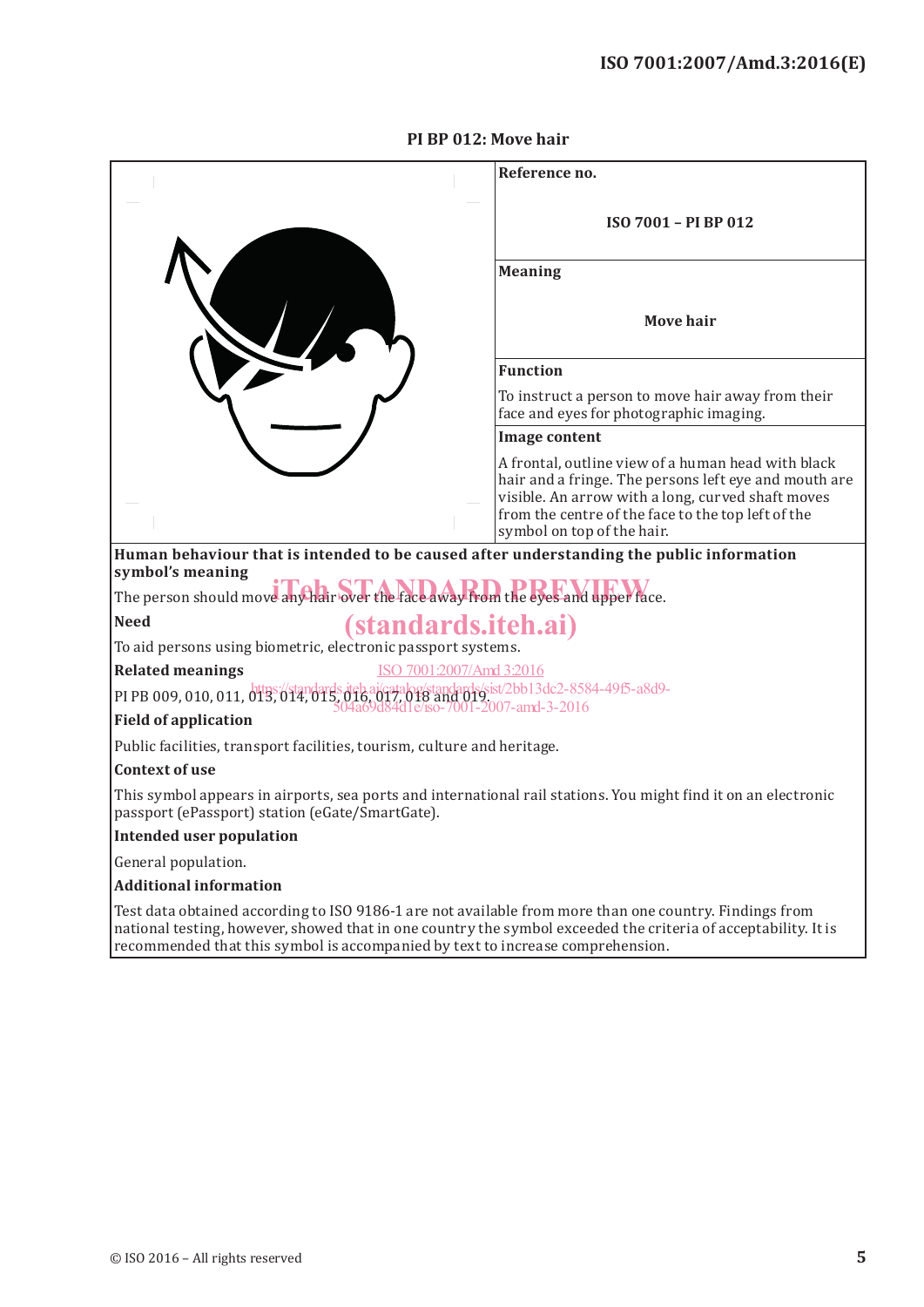### **Reference no. ISO 7001 – PI BP 013 Meaning Open passport and place on scanning device Function** To instruct a person to open their electronic passport and place it face-down on a scanning device. **Image content** On the left, a partially open passport with the biometric symbol on the cover. On the upper right, a downward pointing arrow with a curved shaft to a scanning device (lower right) on which an open passport is placed. **Human behaviour that is intended to be caused after understanding the public information symbol's meaning** The person should open their electronic passport and place it face down on the scanning device. **Need** To aid persons using biometric, electronic passport systems. **Related meanings** PI PB 009, 010, 011, 012, 014, 015, 016, 015, 016, 018, 018, 016, 018, 016, 018, 018, 018, 018, 018, 018, 018 **Field of application** Public facilities, transport facilities, tourism, culture and heritage. **Context of use** This symbol appears in airports, sea ports and international rail stations. You might find it on an electronic passport (ePassport) station (eGate/SmartGate). (standards.iteh.ai) ISO 7001:2007/Amd 3:2016 504a69d84d1e/iso-7001-2007-amd-3-2016

### **PI BP 013: Open passport and place on scanning device**

#### **Intended user population**

General population.

**Additional information**

Test data obtained according to ISO 9186-1 are not available from more than one country. Findings from national testing, however, showed that in one country the symbol exceeded the criteria of acceptability. It is recommended that this symbol is accompanied by text to increase comprehension.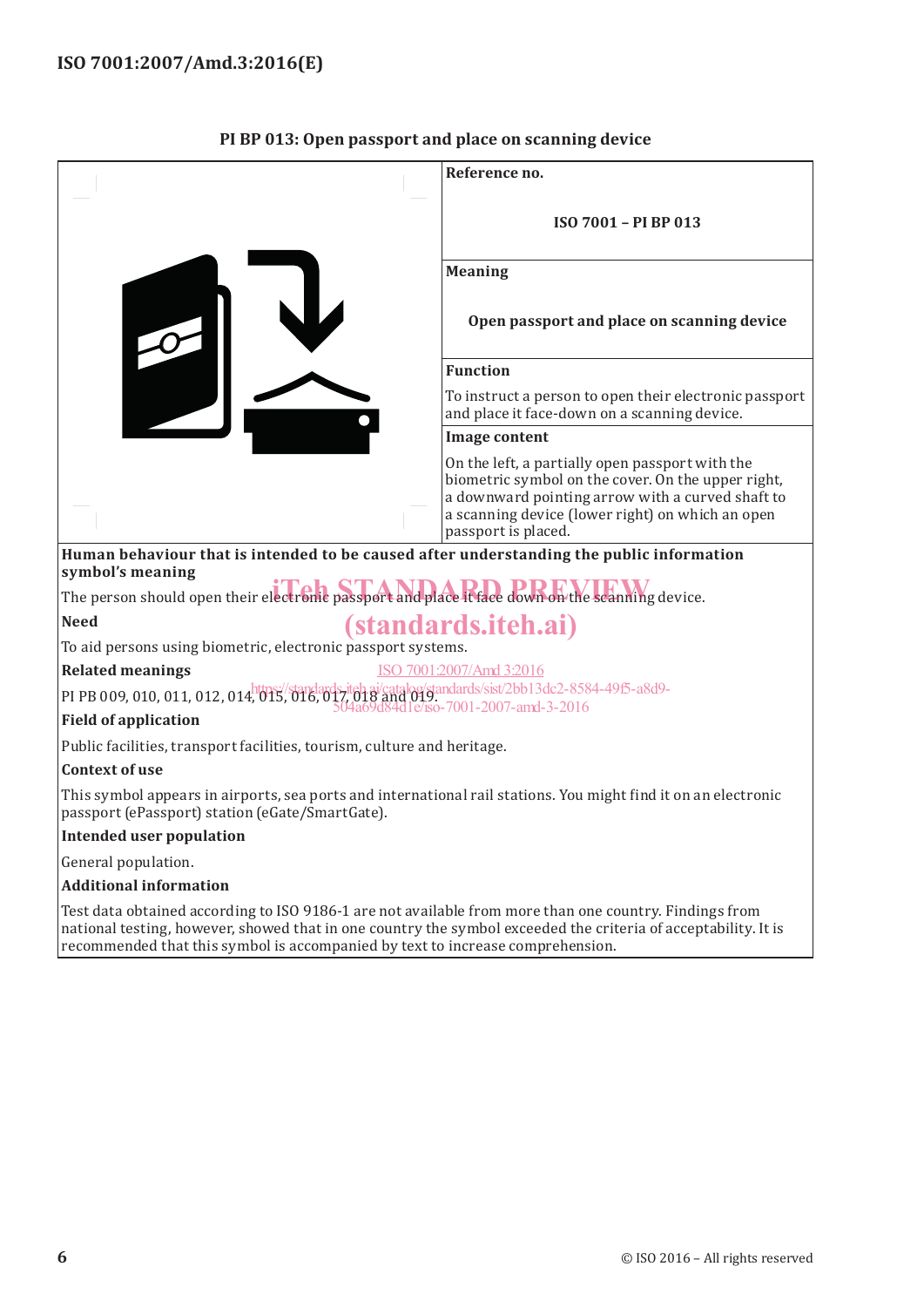### **ISO 7001:2007/Amd.3:2016(E)**

#### **PI BP 014: Do not smile**

|                                                                                                                                                                                                                                                                                                            | Reference no.                                                                                                              |  |
|------------------------------------------------------------------------------------------------------------------------------------------------------------------------------------------------------------------------------------------------------------------------------------------------------------|----------------------------------------------------------------------------------------------------------------------------|--|
|                                                                                                                                                                                                                                                                                                            | ISO 7001 - PI BP 014                                                                                                       |  |
|                                                                                                                                                                                                                                                                                                            | <b>Meaning</b>                                                                                                             |  |
|                                                                                                                                                                                                                                                                                                            | Do not smile                                                                                                               |  |
|                                                                                                                                                                                                                                                                                                            | <b>Function</b>                                                                                                            |  |
|                                                                                                                                                                                                                                                                                                            | To instruct a person not to smile and to remain<br>"straight faced" for photographic imaging.                              |  |
|                                                                                                                                                                                                                                                                                                            | <b>Image content</b>                                                                                                       |  |
|                                                                                                                                                                                                                                                                                                            | A frontal, outline view of a human head with a curved<br>"smiling" mouth. Over the mouth only is a red,<br>negation cross. |  |
| Human behaviour that is intended to be caused after understanding the public information<br>symbol's meaning                                                                                                                                                                                               |                                                                                                                            |  |
| The person should not smile (or talk) TANDARD PREVIEW<br>Need                                                                                                                                                                                                                                              |                                                                                                                            |  |
| To aid persons using biometric, electrome passport systeme $\ln a$ i)                                                                                                                                                                                                                                      |                                                                                                                            |  |
| <b>Related meanings</b>                                                                                                                                                                                                                                                                                    |                                                                                                                            |  |
| O 7001:2007/Amd 3:2016<br>PI PB 009, 010, 011, 012, 013, 015, 016, 017, 018 and 019.<br>b13dc2-8584-49f5-a8d9-                                                                                                                                                                                             |                                                                                                                            |  |
| <b>Field of application</b><br>504a69d84d1e/iso-7001-2007-amd-3-2016                                                                                                                                                                                                                                       |                                                                                                                            |  |
| Public facilities, transport facilities, tourism, culture and heritage.                                                                                                                                                                                                                                    |                                                                                                                            |  |
| <b>Context of use</b>                                                                                                                                                                                                                                                                                      |                                                                                                                            |  |
| This symbol appears in airports, sea ports and international rail stations. You might find it on an electronic<br>passport (ePassport) station (eGate/SmartGate).                                                                                                                                          |                                                                                                                            |  |
| Intended user population                                                                                                                                                                                                                                                                                   |                                                                                                                            |  |
| General population.                                                                                                                                                                                                                                                                                        |                                                                                                                            |  |
| <b>Additional information</b>                                                                                                                                                                                                                                                                              |                                                                                                                            |  |
| Test data obtained according to ISO 9186-1 are not available from more than one country. Findings from<br>national testing, however, showed that in one country the symbol exceeded the criteria of acceptability. It is<br>recommended that this symbol is accompanied by text to increase comprehension. |                                                                                                                            |  |